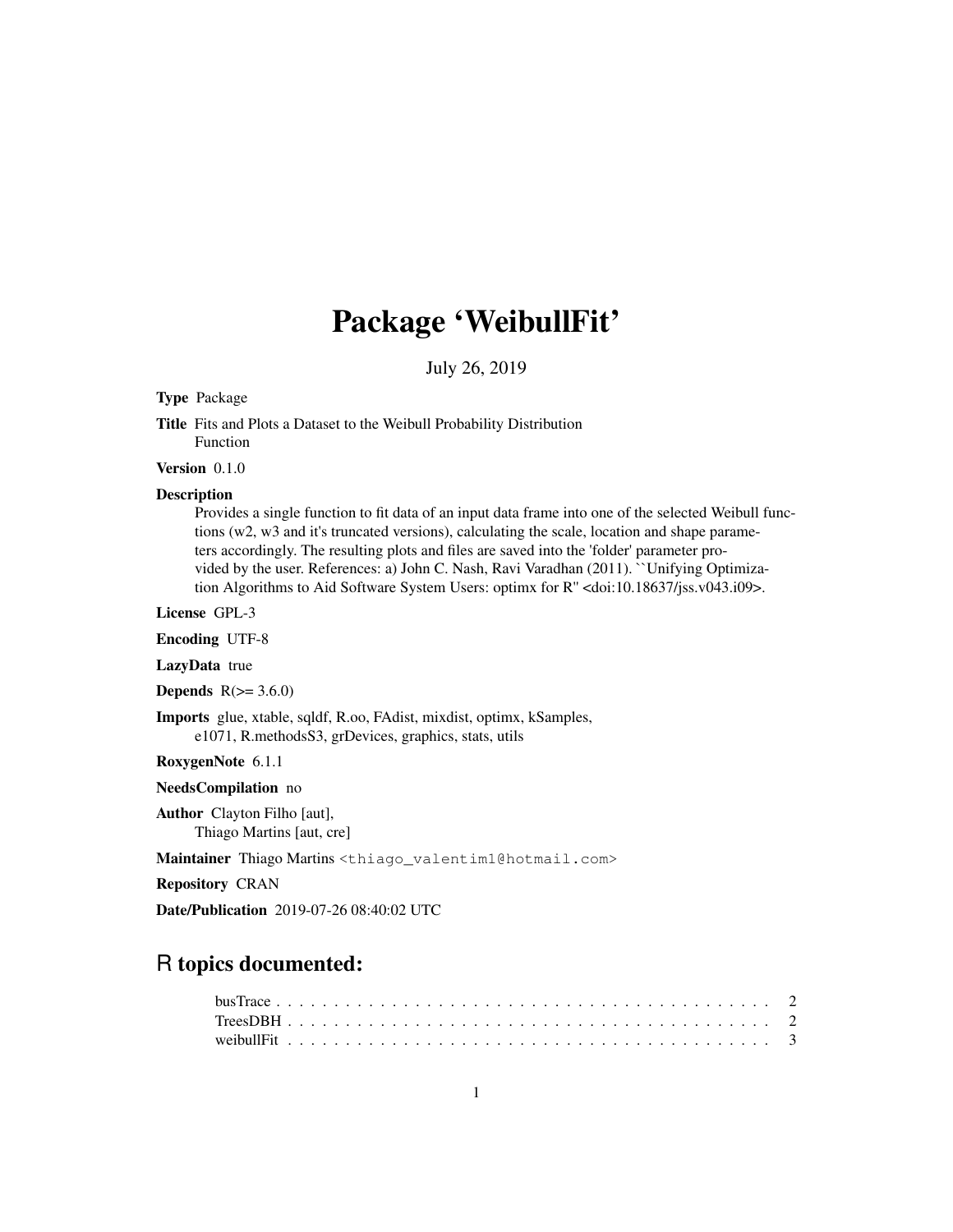# Description

Bus velocity at given Time

### Usage

data(busTrace)

# Format

A data frame with columns: Onibus Bus' series name Linha Bus' line name Velocidade Bus' velocity at given time HoraSegundos Time of record, in seconds

# Source

/hrefhttps://crawdad.org/coppe-ufrj/RioBuses/20180319/

TreesDBH *Diameter at breast height of brazilian eucalyptus*

## Description

Diameter at breast height of brazilian eucalyptus

#### Usage

data(TreesDBH)

#### Format

A data frame with columns:

parcela The Parcel's number (A primary group). Each parcel contais many trees at the same age idade Trees' age at given parcel, in months

idadearred Trees' rounded age at given parcel, in months

dap Diameter at breast height, or DBH. It is the standard for measuring trees. DBH refers to the tree diameter measured at 4.5 feet above the ground.

#### Source

still unknown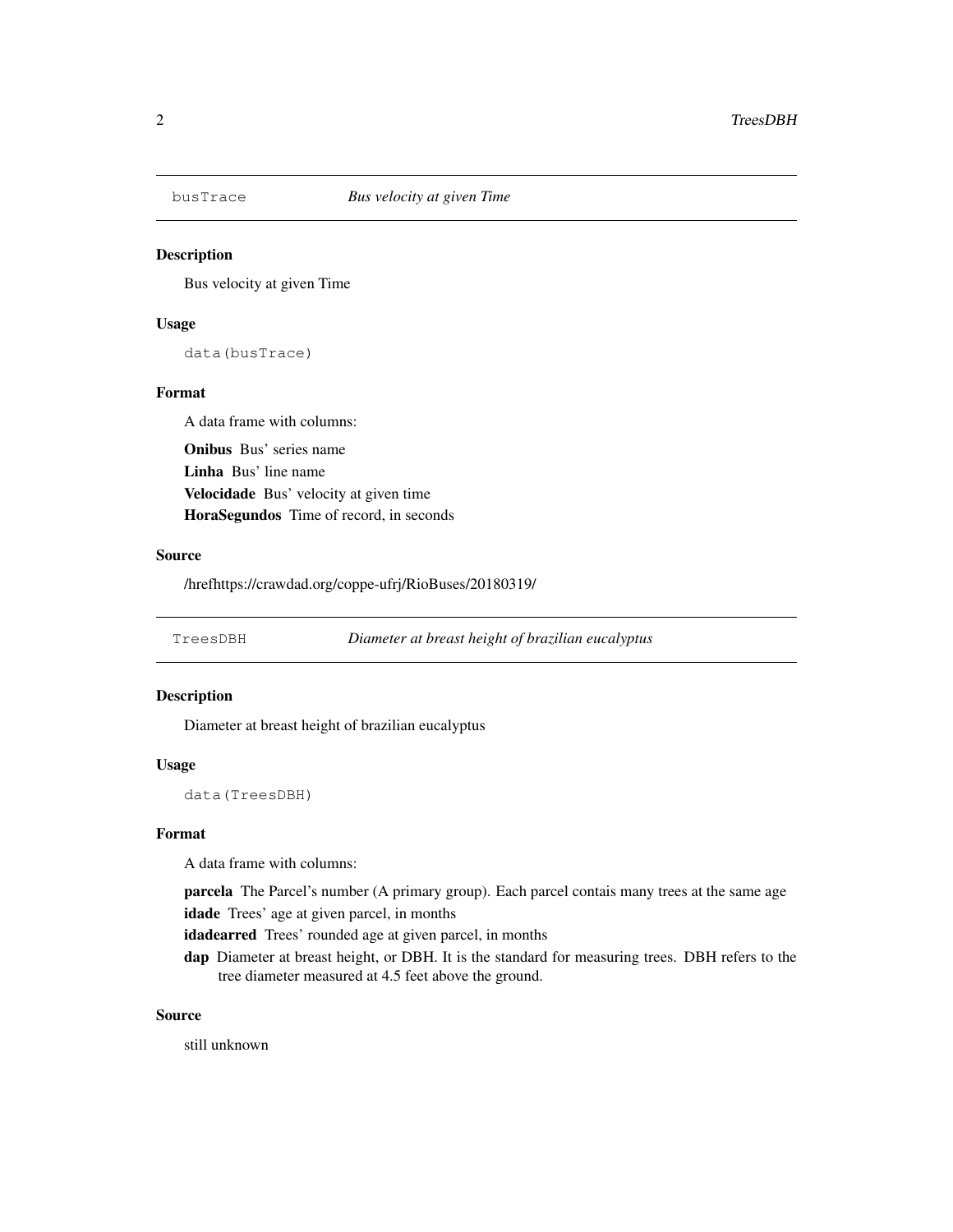#### Description

This functions calculates the shape, scale and location parameters for the weibull distribution to the input data and save the plots.

#### Usage

```
weibullFit(dataFrame, primaryGroup = "parcela",
  secondaryGroup = "idadearred", restrValue, pValue = "dap",
  leftTrunc = 5, folder = NA, limit = 1e+05,
  selectedFunctions = NULL, amp = 2, pmaxIT = 20, verbose = FALSE)
```
# Arguments

dataFrame the input data frame containing the independent, continuous variable. primaryGroup the name(String) of the primary grouping column of the data frame. secondaryGroup

|                   | the name(String) of the secondary grouping column of the data frame.                                                                                 |
|-------------------|------------------------------------------------------------------------------------------------------------------------------------------------------|
| restrValue        | the restriction value choosen to be applied to the secondary group column.                                                                           |
| pValue            | the name (String) of the independent, continuos variable to be analyzed.                                                                             |
| leftTrunc         | An integer, defining the value for the weibull's function truncation.                                                                                |
| folder            | the pathname of the folder where the plots will be saved.                                                                                            |
| limit             | A positive integer determining the maximum number of rows from the data<br>frame (grouped by the primary group column) to be analyzed.               |
| selectedFunctions |                                                                                                                                                      |
|                   | A character vector determining which weibull function to be applied. Can be<br>any of the following: w2, w2te, w2td, w2tetd, w3, w3te, w3td, w3tetd  |
| amp               | The continuous variable class width to be accounted for the calculations.                                                                            |
| pmaxIT            | A positive integer, the maximum number of iterations used by the algorithm to<br>try to get the weibull function parameters, for each primary group. |
| verbose           | Logical, determines if the function prints more detailed results on the console.                                                                     |

# Details

This function first extracts a subset of the input data frame using the restrValue parameter applied to the secondary group column. Then, it calculates the weibull function scale, shape and location parameters using the maximum-likelyhood method. Finally, it plots the results (as .wmf, .csv and .jpeg) inside the folder given by the Folder parameter.

#### Value

A data frame object containing the best results for shape, location and scale parameters.